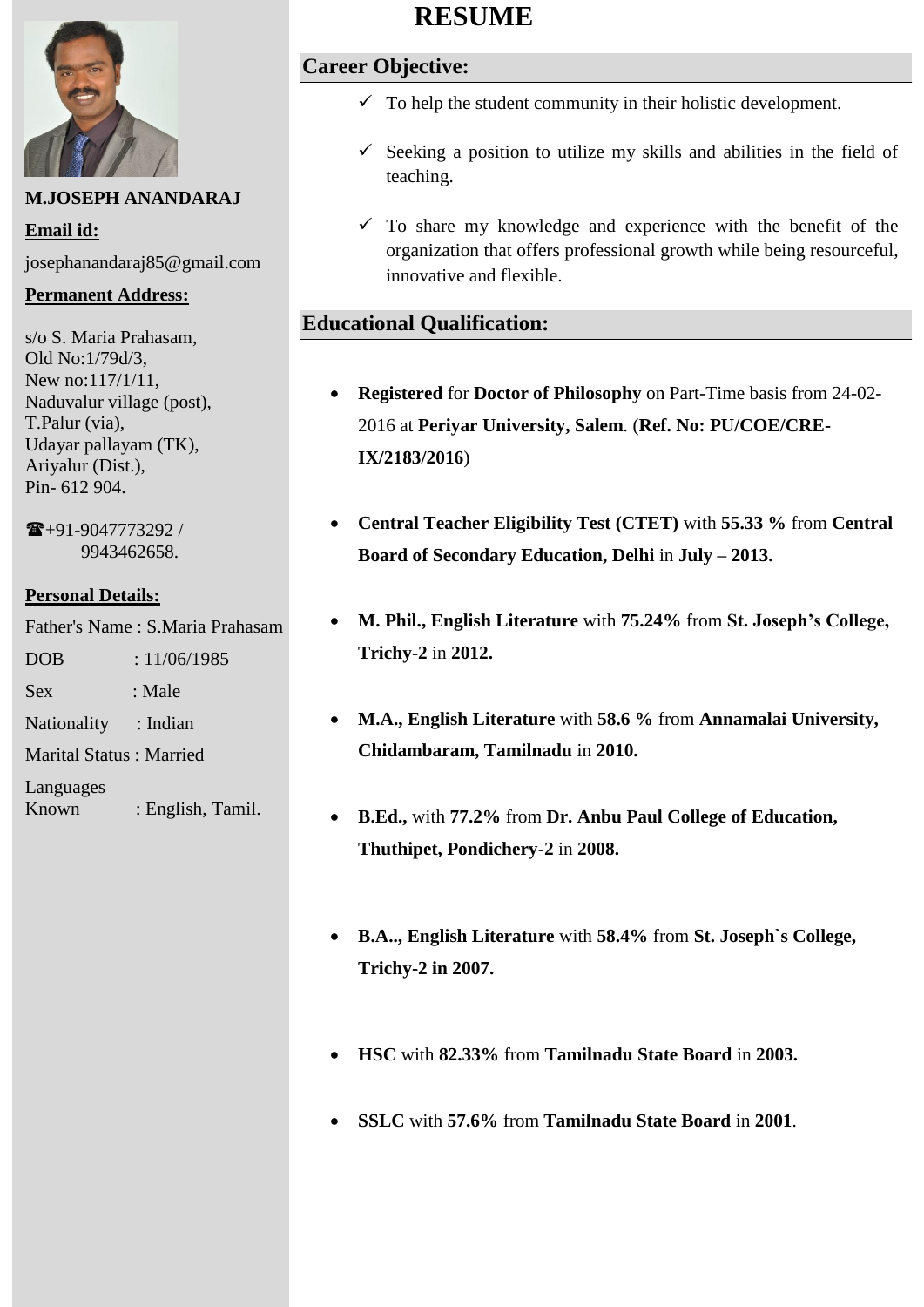#### **Work Experience:**

| Name of the organization | : St. Joseph's College, Trichy.                                                                                    |
|--------------------------|--------------------------------------------------------------------------------------------------------------------|
|                          | ❖ 18-06-2012 to Till Date.<br>Serving as an Assistant Professor.                                                   |
| Name of the organization | : St. Joseph's College, Trichy.                                                                                    |
|                          | ❖ August 2011 to 2014<br>Served as Tutor (part Time).                                                              |
| Name of the organization | : Modern Arts and Science College,<br>Mahimaipuram, Jayamkondam.                                                   |
|                          | $\div$ 3 Years (24-07-2008 to 16-04-2011) &<br>$(02-09-2010)$ to 31-05-2011).<br>Served as an Assistant Professor. |
| Name of the organization | : Vekkaliyamman Institute, Trichy.                                                                                 |
|                          | $\div$ 4 Months (19-08-2011 to 05-12-2011).<br>Served as a Lecturer (part Time).                                   |
| Name of the organization | : Bharatha Matha RC High School, Naduvalur.                                                                        |
|                          | ❖ 2 Months & 7 Days (23-06-2010 to 27-08-2010)<br>Served as a Graduate Teacher {maternity leave post}.             |
|                          |                                                                                                                    |

## **M.Phil., Dissertation:**

The Thematic Study of Marginalization Found in Toni Morrison's *The Bluest Eye* And *Beloved.*

#### **Research Papers:**

- **ELEMENTS OF NATIVISM FOUND IN R.K.NARAYAN'S** *THE GUIDE* in One Day National Seminar on Emerging Trends in Postcolonial Literatures organized by PG & Research Department of English, St. Joseph's college, Trichy-2, on 28, February, 2013.
- **MARGINALIZED AND MONOPOLIZED: DOUBLE OPPRESSION OF WOMEN IN TONI MORRISON'S** *THE BLUEST EYE* in One Day National Seminar on "Self – Revelation of the writers in Postcolonial Literatures" organized by PG & Research Department of English, Ananda College, Devakottai 3, on 18, September, 2015.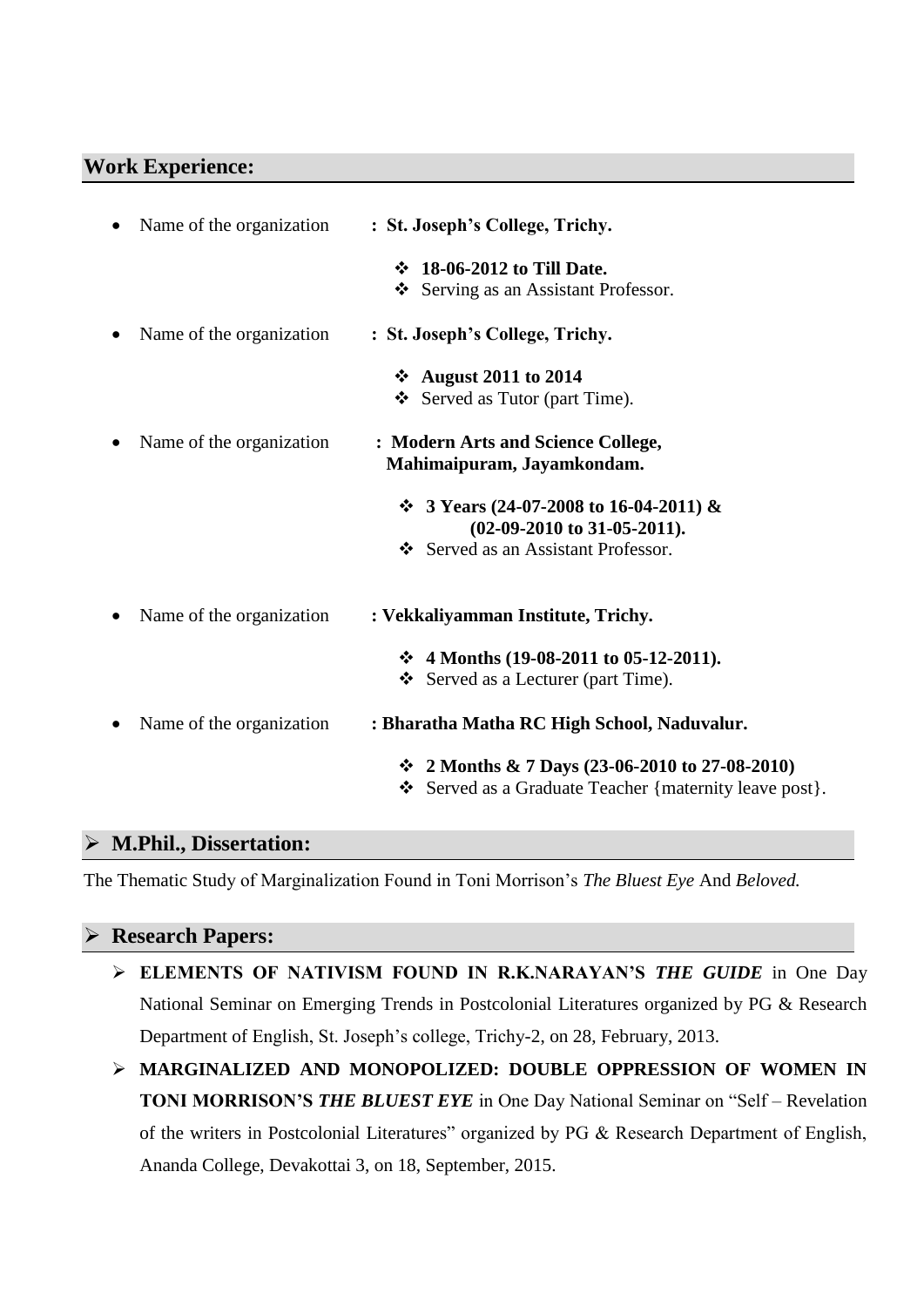## **Guest Lecture:**

- **Guest Lecture** on **INDIAN WRITING IN ENGLISH WITH SPECIAL REFERENCE TO**  *AN ASTROLOGER'S DAY* **BY R.K.NARAYAN** to the students of Modern Arts and Science college, Mahimaipuram, Jayankondam on 12, January, 2013.
- **Guest Lecture** on **NOVELS OF J.M.COETZEE to** the students of Modern Arts and Science College, Mahimaipuram, Jayankondam on 9, February, 2013.
- **|Guest Lecture** on **LITFEAST-2015** to the students of MASS Arts and Science College, Kumbakonam on 03, March, 2015.
- Chaired a session in the **STATE LEVEL SEMINAR FOR STUDENTS ON SOCIAL CONCERNS IN INDIAN LITERATURES TRANSLATED INTO ENGLISH** organized by PG & Research Department of English, St. Joseph's college, Trichy-2, on 9, January, 2016.

## **Area of Interest:**

- Poem
- Grammar
- African American Literature.

#### **Computer Knowledge:**

- MS Word
- MS PowerPoint
- MS Excel

## **Personal Skills:**

- Highly adaptable and Reliable
- Ability to have good co-ordination with colleagues
- Willingness to learn more
- Inspiring Verbalizer
- Dramatics
- Ability to grasp ideas and integrate them into desired results.
- Self-Confident and Self-motivated.

#### **Extra-curricular activities:**

- Writing poem.
- Acting in dramas.